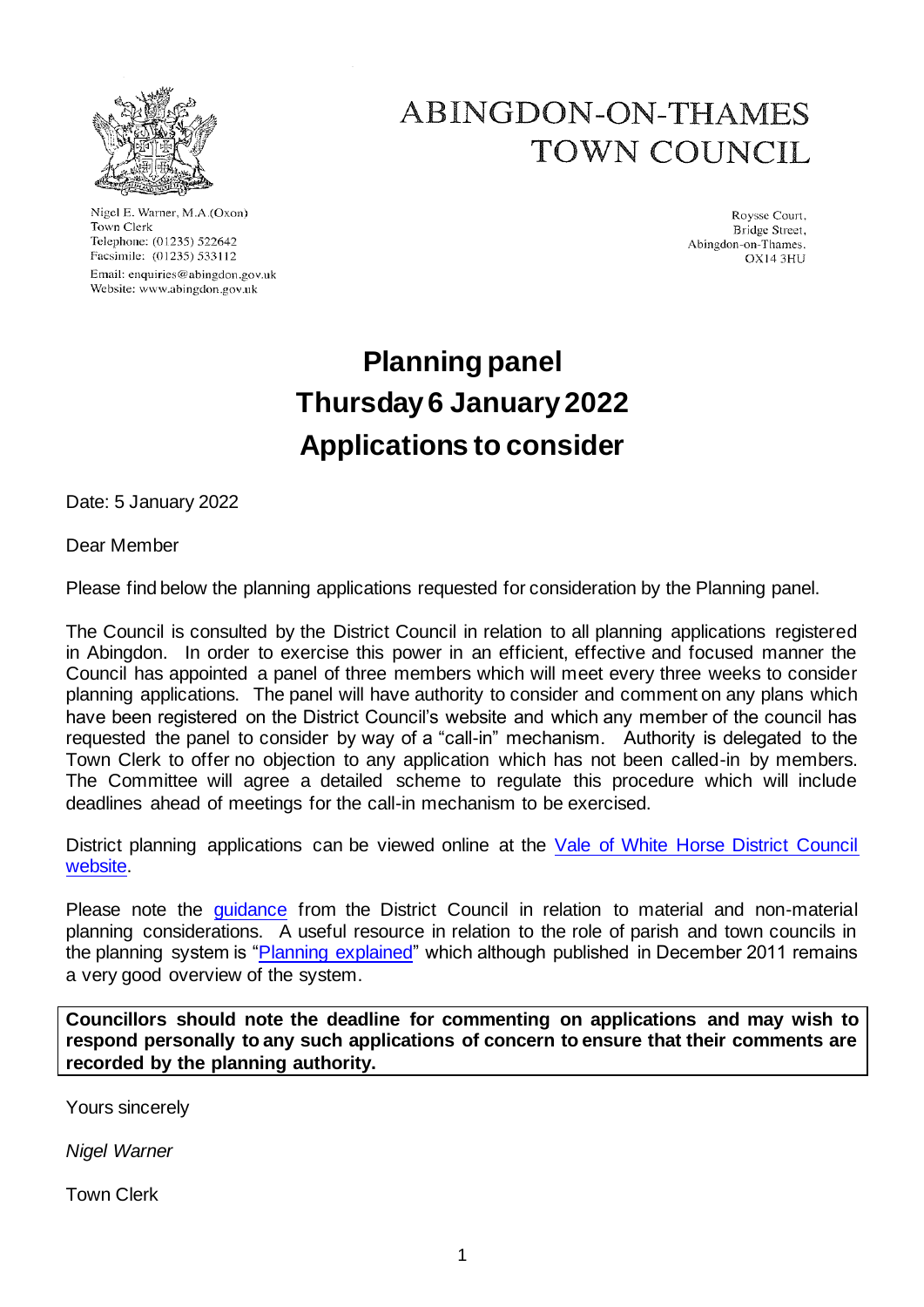# 1. **Planning applications requested for consideration by Councillors**

#### **[P21/V3040/HH](https://emea01.safelinks.protection.outlook.com/?url=https%3A%2F%2Fdata.whitehorsedc.gov.uk%2Fjava%2Fsupport%2FMain.jsp%3FMODULE%3DApplicationDetails%26REF%3DP21%2FV3040%2FHH&data=04%7C01%7C%7Ce6fea000b85b49bb9c5108d9d05d4520%7C84df9e7fe9f640afb435aaaaaaaaaaaa%7C1%7C0%7C637769921285556323%7CUnknown%7CTWFpbGZsb3d8eyJWIjoiMC4wLjAwMDAiLCJQIjoiV2luMzIiLCJBTiI6Ik1haWwiLCJXVCI6Mn0%3D%7C3000&sdata=49tvvJGYcMZ6k1NZ3iyNUpLnxdtbrXoxPoFnWgXCrkM%3D&reserved=0)**

| 6 Kent Close, OX14 3XJ                 |                                                                                                      |  |
|----------------------------------------|------------------------------------------------------------------------------------------------------|--|
| Deadline for comments: 17 January 2022 |                                                                                                      |  |
| Description:                           | Convert existing garage and replace the garage door with a<br>window, insulate the room as required. |  |
| Requested by:                          | <b>Cllr Halliday</b>                                                                                 |  |
| Reason:                                | concern about parking provision as illustrated                                                       |  |

## **[P21/V3351/FUL](https://emea01.safelinks.protection.outlook.com/?url=https%3A%2F%2Fdata.whitehorsedc.gov.uk%2Fjava%2Fsupport%2FMain.jsp%3FMODULE%3DApplicationDetails%26REF%3DP21%2FV3351%2FFUL&data=04%7C01%7C%7Ce6fea000b85b49bb9c5108d9d05d4520%7C84df9e7fe9f640afb435aaaaaaaaaaaa%7C1%7C0%7C637769921285516340%7CUnknown%7CTWFpbGZsb3d8eyJWIjoiMC4wLjAwMDAiLCJQIjoiV2luMzIiLCJBTiI6Ik1haWwiLCJXVCI6Mn0%3D%7C3000&sdata=eTfDep3S8oxg04erESpWY2CXptfHHfpi2ATAZ93Sl6o%3D&reserved=0)**

# **Abingdon Baptist Scout Group 35 Ock Street, OX14 5AG**

| Deadline for comments: 2 February 2022 |                                                                 |
|----------------------------------------|-----------------------------------------------------------------|
| Description:                           | Construction of a temporary hut for the 30th Abingdon (Baptist) |
|                                        | Scout Group.                                                    |
| Requested by:                          | <b>Cllr Halliday</b>                                            |
| Reason:                                | Unclear definition of the phrase "temporary".                   |

#### **[P21/V3388/LB](https://data.whitehorsedc.gov.uk/java/support/Main.jsp?MODULE=ApplicationDetails&REF=P21/V3388/LB)**

#### **Old Abbey House Abbey Close, OX14 3JD**

| Deadline for comments: 15 January 2022 |                                                                                                                                               |
|----------------------------------------|-----------------------------------------------------------------------------------------------------------------------------------------------|
| Description:                           | Part demolition of rear of building, replacement extension and<br>other internal alterations to create a hotel                                |
| Requested by:                          | <b>CIIr Clifton, CIIr Halliday</b>                                                                                                            |
| Reasons:                               | the proposed demolition of the wall in the NE corner of the                                                                                   |
|                                        | house. The historic assessment describes this as being of<br>substantial harm to the building with the subsequent loss of the<br>Garden Room. |
|                                        | This is an important building in the centre of Abingdon and so<br>any plans should be fully reviewed.                                         |

#### **[P21/V3435/FUL](https://data.whitehorsedc.gov.uk/java/support/Main.jsp?MODULE=ApplicationDetails&REF=P21/V3435/FUL)**

| 14 Market Place, OX14 3HA              |                                                                                                                                                                                                                                                                           |
|----------------------------------------|---------------------------------------------------------------------------------------------------------------------------------------------------------------------------------------------------------------------------------------------------------------------------|
| Deadline for comments: 24 January 2022 |                                                                                                                                                                                                                                                                           |
| Description:                           | The retention of a Class E unit at Ground Floor The creation of<br>5 No self-contained apartments (on upper floors) Minor external<br>alterations Associated cycle and refuse storage                                                                                     |
| Requested by:                          | <b>Cllr Birks</b>                                                                                                                                                                                                                                                         |
| Reasons:                               | 1b1p 39m2 - I am concerned that 39m2 does not provide<br>adequate accommodation.                                                                                                                                                                                          |
|                                        | Design and Access Statement - 8.4/ parking On the back of the<br>good transport links within the vicinity, it is proposed to have a<br>car-free scheme to promote more sustainable forms of transport<br>in line with policy - There is not enough information on how any |

scheme would operate or in fact it's viability.